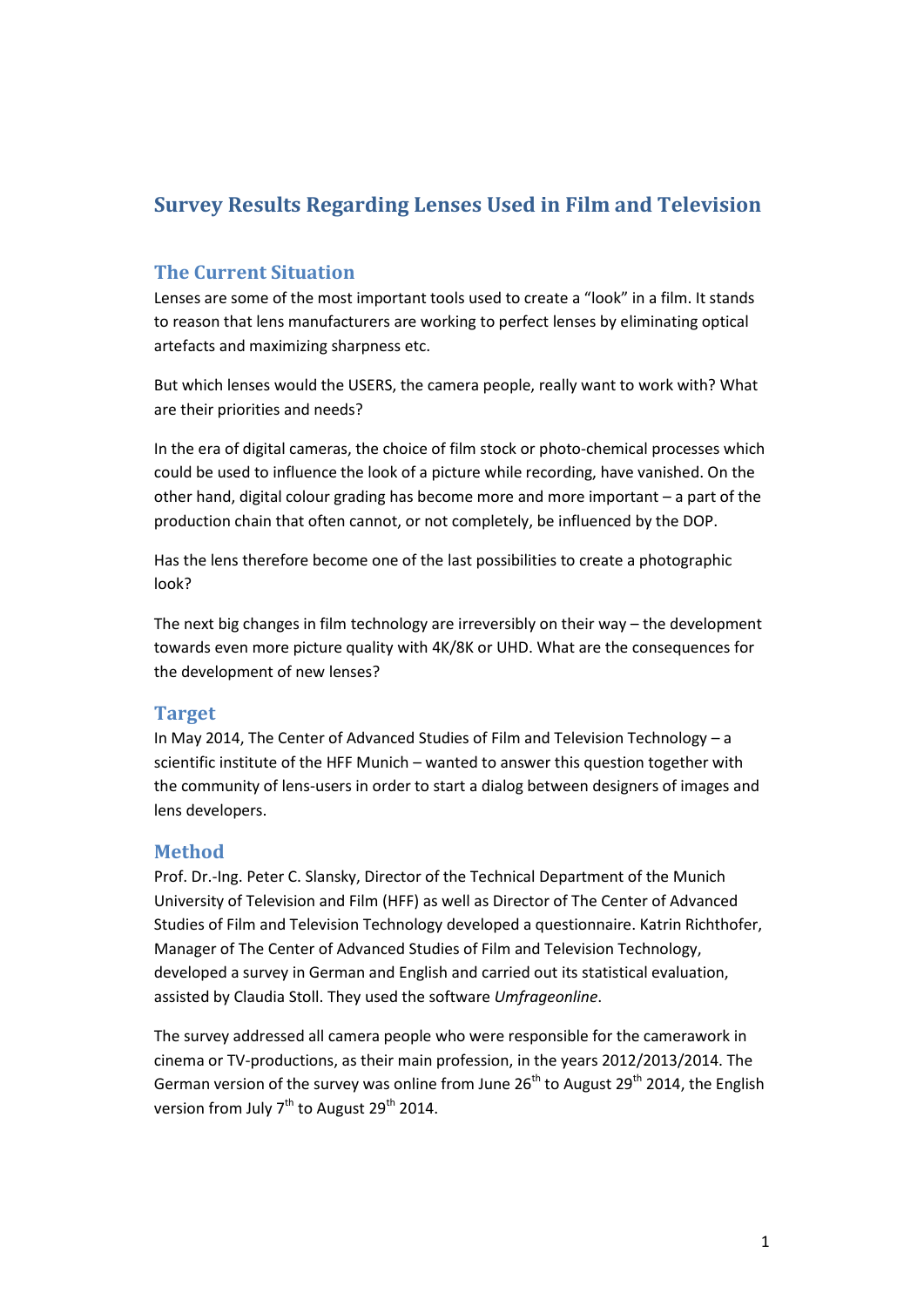The questions differentiated between the specific usage of lenses for TV or cinema productions as well as different ways to create images. It also took into account that different projects have different optical requirements.

The exact structure and all the questions are in the detailed report that is published on the SFT Homepage www.filmtechnologie.de.

The questionnaire also contained a glossary with optical technical terms.

# **Participation**

Worldwide, a total of 442 camera people took valid part in the survey, 171 in the German and 271 in the English version. 51 % of all participants were members of a camera association of professionals.

# **Productions and Formats**

In the production years 2012/13/14 the interviewees named as their chief employment:

- fictional cinematic films including TV co-productions: 26 %
- documentary cinematic film including TV co-productions: 11 %
- cinematic or TV commercial: 21 %
- fictional TV Film/ [TV](http://dict.leo.org/ende/index_de.html) [series:](http://dict.leo.org/ende/index_de.html) 16 %
- Documentary TV formats (Features, Documentaries, Reports): 21 %
- TV studio productions and external mobile recording (E-Camera-production via [control](http://dict.leo.org/ende/index_de.html) [desk\)](http://dict.leo.org/ende/index_de.html): 5 %.

In comparison, significantly more English-speaking camera people working in the area of cinematic production and cinematic advertisement answered the survey. With the German version, we reached more camera people working in the field of documentary TV formats and TV studio productions and outside broadcasts.

The significantly higher number of camera people with a focus on the first four categories is easily understandable, due to the topic of the survey.

In the years 2012-14, the participants used the following types of cameras:

- $35mm$  film: 7%
- 16mm film: 5 %
- Digital One-Sensor-Camera; S 35 Sensor or similar: 68 %
- Three-CCD-Video camera; 2/3" Sensor or smaller: 20 %

This distribution manifests the central importance of the results of this survey.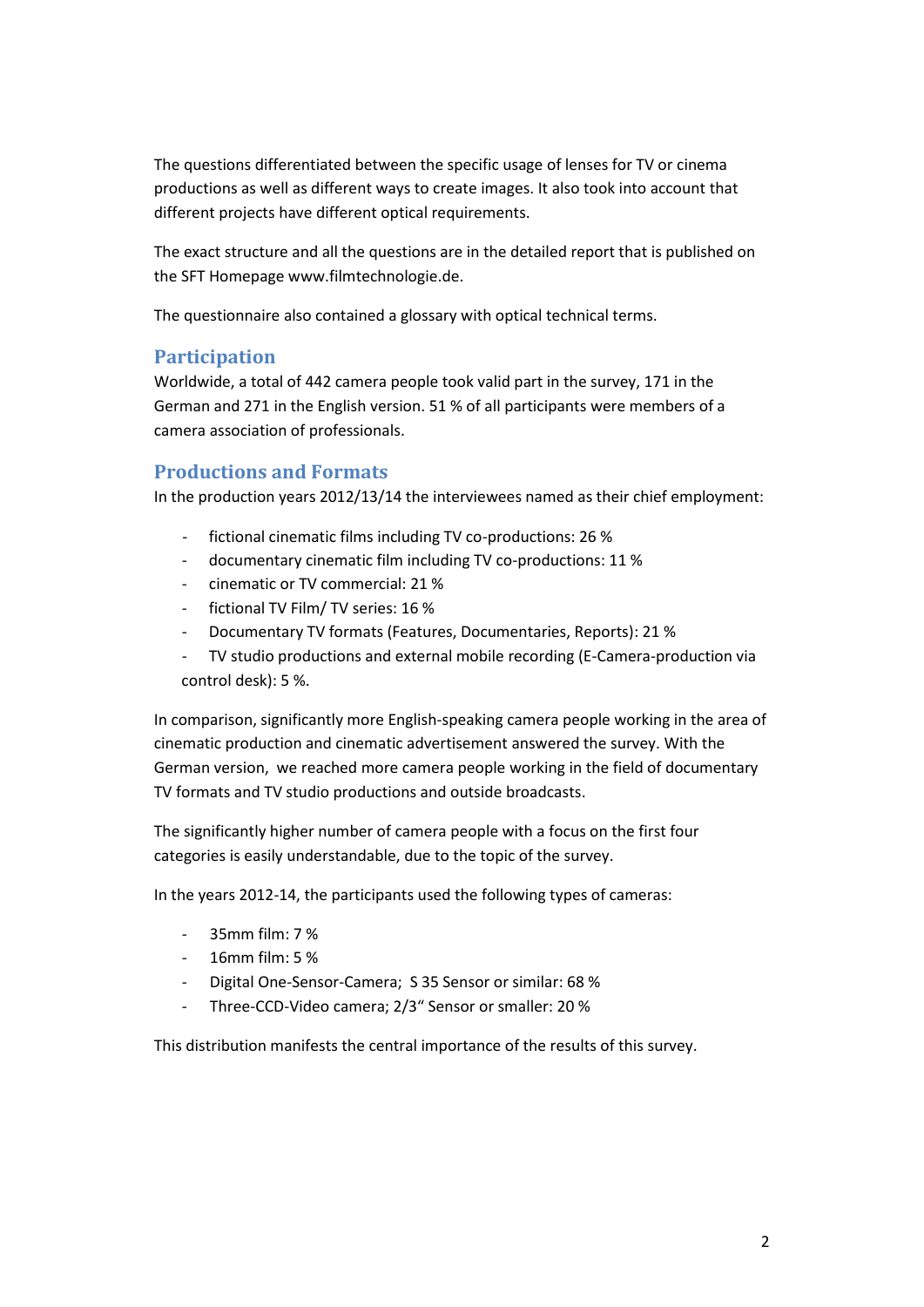### **General results**

"The improvement of picture quality in TV from Standard Definition to High Definition or in Cinema to Digital projection in 2K/4K …" is generally rated as positive:



It's interesting that the English answers were significantly more positive than the German answers. Further improvements of the picture quality of film and TV are rated much more critically. The introduction of Ultra High Definition and 4K/8K … was rated as follows:

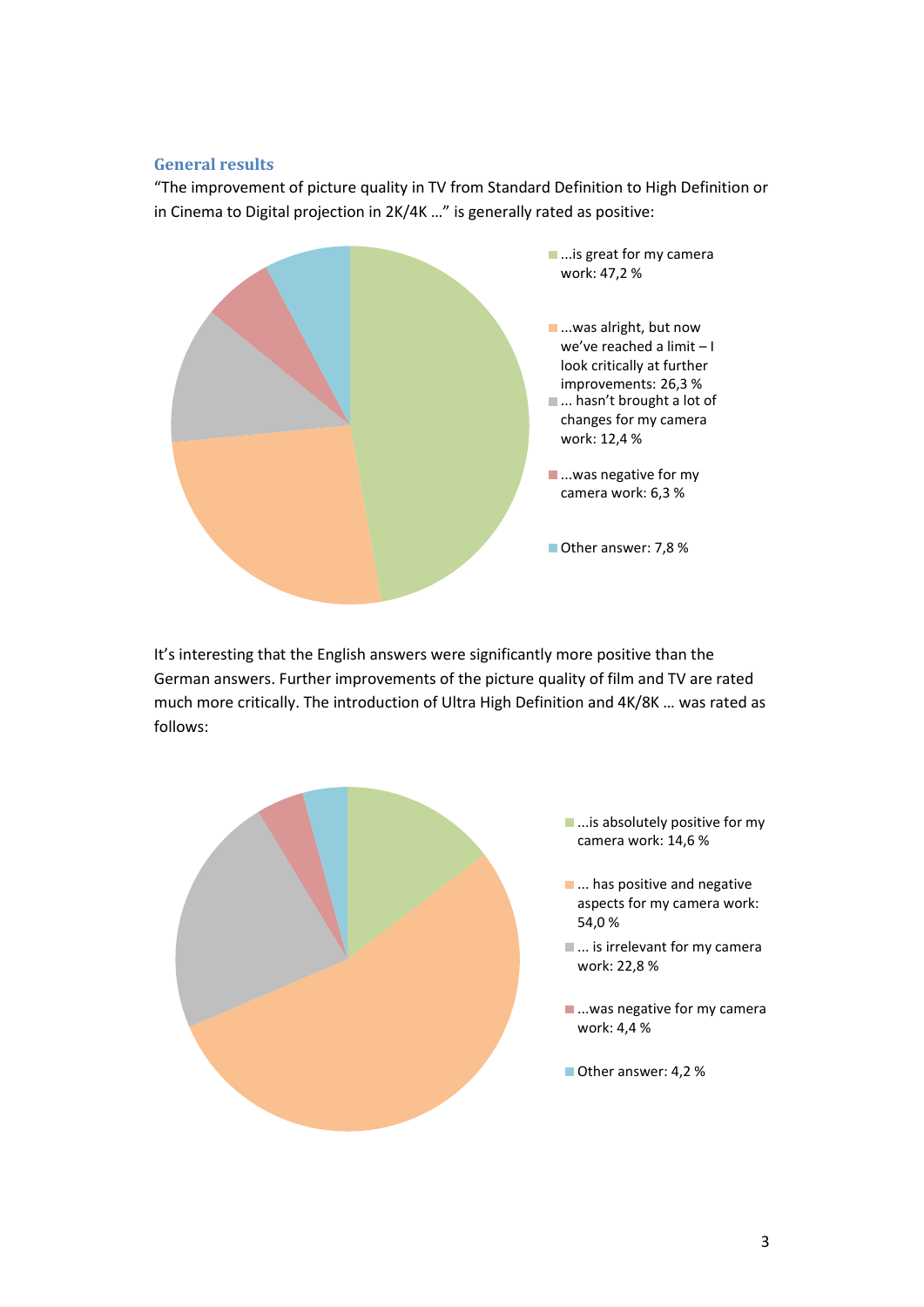



The answers to this question manifest the central thesis that – with the emergence of digital cameras, post production, color-grading, cinema projection and High Definition flat screens -the importance of the choice of a certain model of lens has increased:

"With the technological improvements of the last ten years the importance of the camera lens for the design of the look has...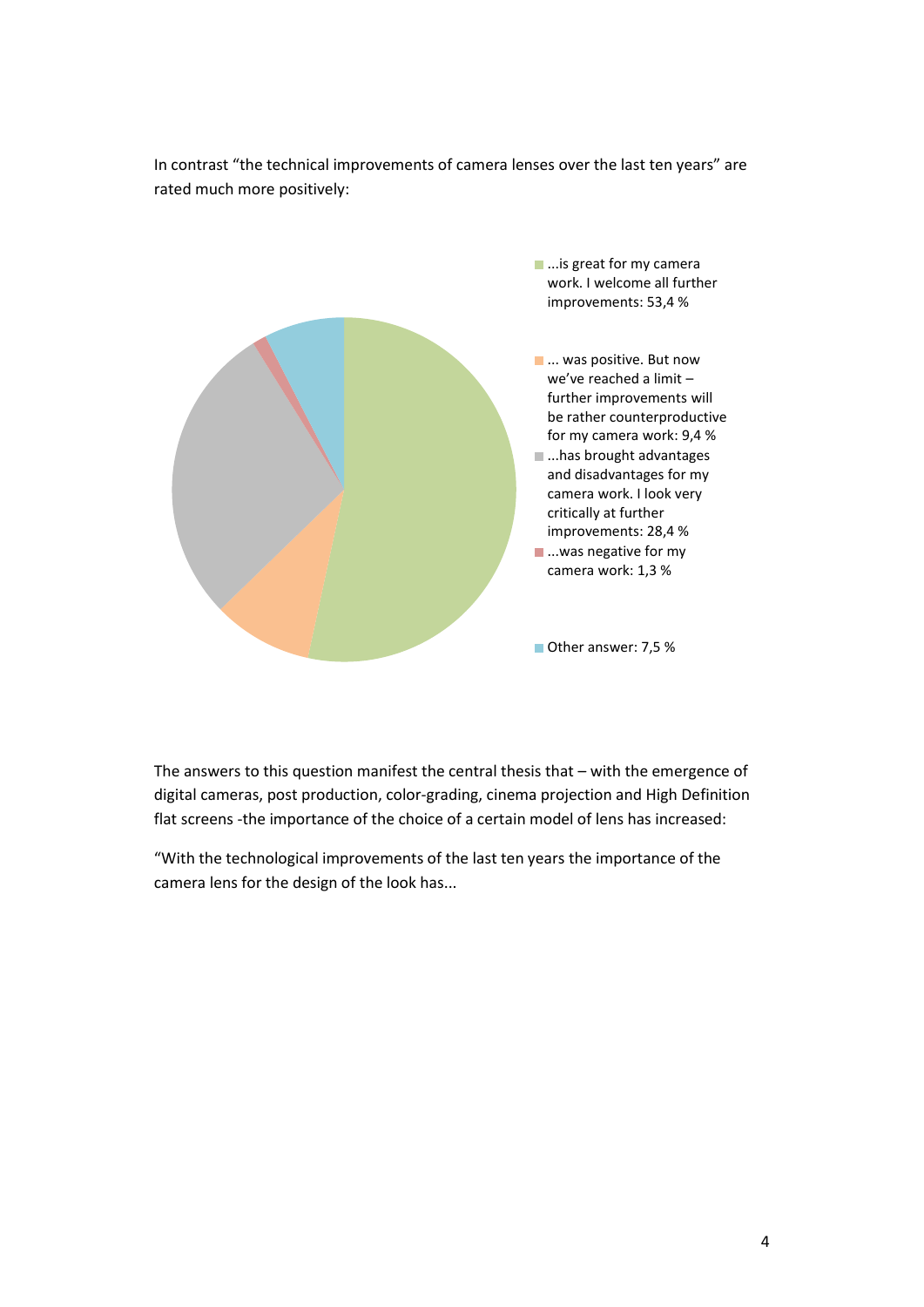

The overall acceptance is even greater in the German-language survey.

# **Specific results**

In the optical part, we asked about the importance of different optical quality parameters for personal creative work. As was expected, there were high overall ratings, therefore the differences were sometimes rather minute. Many of the interviewees pointed out that the importance of many of the criteria depended on the individual projects and intended look.

### **Acuity**

Many of the free text answers pointed out that from a certain point, too much detail resolution decreases the possibilities of image composition and the viewing experience, since fine details draw attention from the central issue – the story.

### **Optical pumping when focusing**

Concerning acuity of lenses, as was expected, the criteria "detail resolution" and "detail contrast" were generally rated as very important. Even more important – and here, interestingly, everybody agreed – is a consistency of the framing when pulling focus. This is a demand typical to film as opposed to still photography. Therefore, still photography lenses can't be used indescriminately.

### **Shape of the defocus figure**

As to the bokeh of lenses, two thirds of all participants voted for different shapes of the defocus transition to create different looks.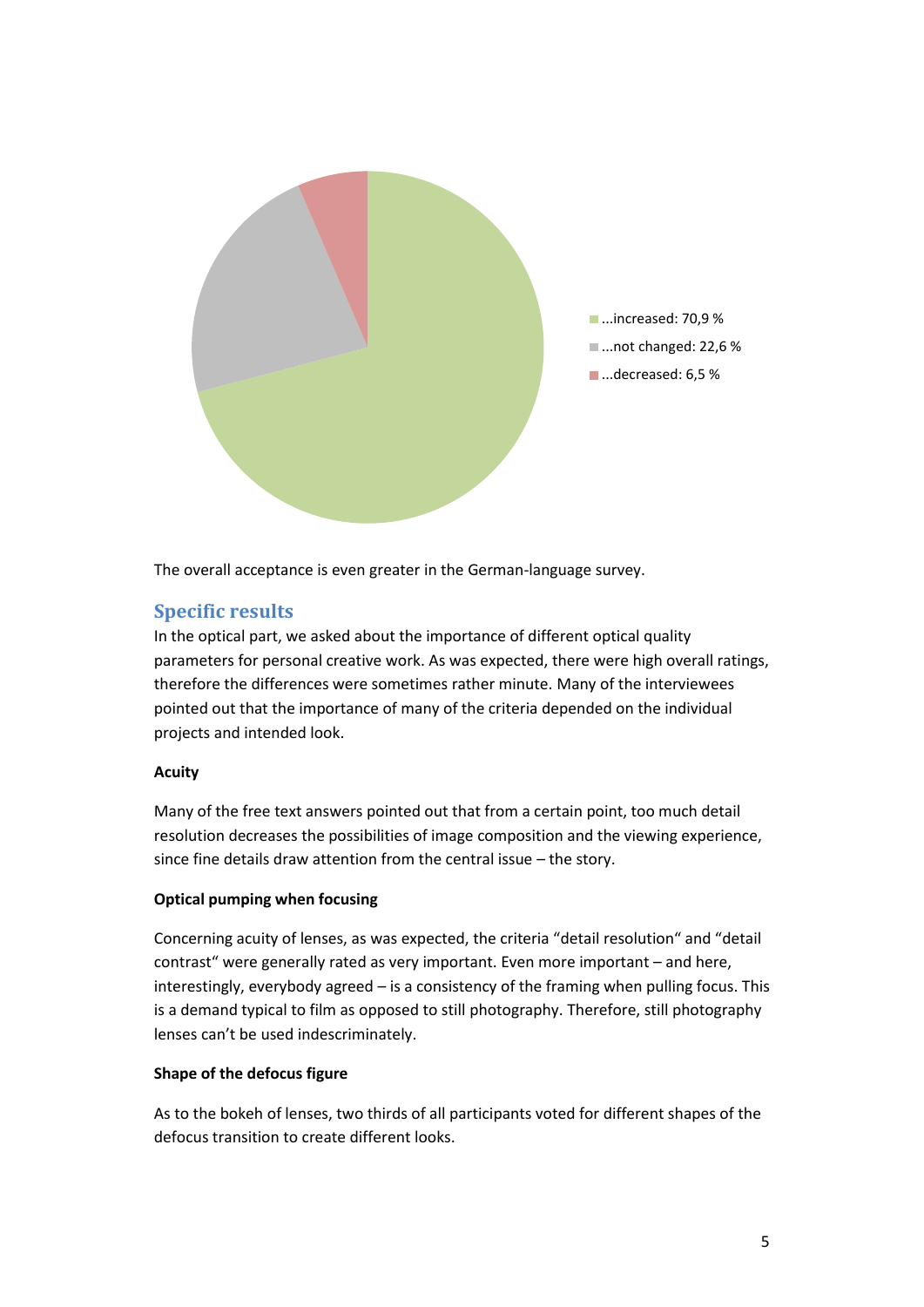Still, around a fifth preferred the harmonious bokeh of a perfectly round iris aperture. A nonagonal bokeh is rated as second best, lesser numbers of focus blades reproducing a defocus figure of this shape are rated successively worse, a rectangular or even triangular shape is rejected.

### **Lens Flares**

If a light source shines directly into the lens (e.g. the sun), there are light spots along the optical axis due to internal reflections on the surface of the lenses, so-called "lens flares". Due to different coatings on the lenses, those lens flares can have different colors. Leaving aside the question of look and whether lens flares should be avoided at all, neutral white lens flares are generally preferred. Lens flare colors on the scale redorange-yellow to bluish are also acceptable, whereas lens flares on the color scale green to purple are mostly rated negatively.

#### **Distortion**

For the parameter "optical distortions" a lot of free text responses pointed out that there is a contradiction, especially for wide angle lenses: If the lens is optimized for exact planarity, a two dimensional test chart will be rectangular and parallel, whereas in a scene, a round object at the edges of the frame – a head for example – will be distorted. Therefore, for scenic use, wide angle lenses with a "mild harmonic" barrel distortion are preferred. A perfectly plane lens is only preferred for shots with, for example, architecture as the main image content.

#### **Color reproduction**

An important result is, that a visually pleasing rendition of skin tones is rated as the most important parameter of all, more important than the overall color reproduction.

#### **Balance behavior**

Constant optical parameters for all lenses of a set of fixed focal length lenses are rated as very important. This refers to their optical reproduction characteristics as well as to measurements, weight and handling.

The same applies –even more importantly – to constant optical parameters within the focal lengths of a zoom. Zoom objectives used in still photography which changed their length and centre of gravity when zooming were rated critically.

#### **Use of old lenses**

A majority of the participants stated having used old lenses. Old lenses are not used because they are economical, but instead to record a special look while filming. A lot of the participants agreed that earlier, lenses had to reproduce reality as accurately as possible, whereas today, they should give the image "character" which has been lost.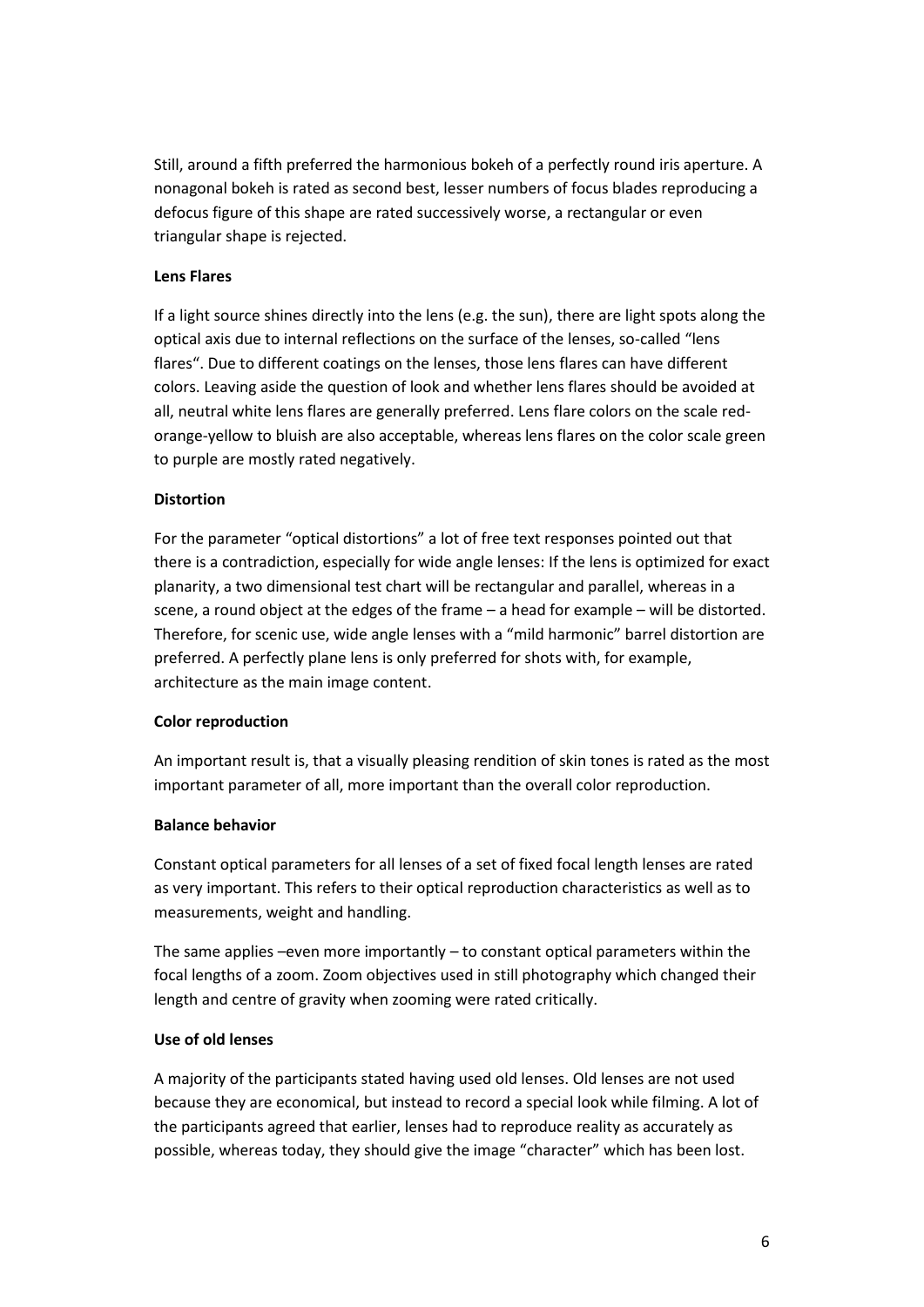#### **Anamorphotic lenses for the format 2.37:1**

The question about the format 2.37:1 evokes an interesting divergence between the German- and English-speaking participants: Whereas only 40 % of the German-speaking group used this format, 55 % of the English-speaking participants did. This can be partially explained by the higher rate of cine- and commercial productions. Overall, 79 % of the 2.37:1 productions were shot with spherical lenses and 21 % with anamorphotic lenses. The participants blamed this distribution as necessary due to budget or workflow reasons, however lots of them wished to shoot with anamorphotic lenses more often due to creative reasons.

# **Wishes of camera people to the lens manufacturers**

In several free text fields, the participants could express their wishes to lens manufacturers. From the vast variety of answers, some trends are evident.

#### **Variety of lenses**

There's a strong wish among the creative designers of images for a variety of lenses with differing imaging properties to create different looks. This includes new constructions as well as old lenses. Only a minority wished for the "perfect lens", a majority emphasized that for them the choice of a certain model of lens is an important design element.

#### **Compact ENG-type zooms**

Many participants wished for a compact, light zoom lens for S-35 in the medium zoom range. The existing range is seen as too limited. Frequently, an ENG typical design with integrated handgrip was requested, for documentary work with one sensor cameras.

#### **Integrated Gray Filters**

A lot of the participants stressed the fact that – with the higher sensitivity of cameras of usually more than 800 ISO – a lot of recording situations require the use of ND-Filters. This should be taken into account by the lens and/or camera manufacturers (here the wishes were divergent) and be integrated in the construction design, instead of frequently having to use big front lens filters. The latter is regarded as critical for the color reproduction, as well as the handling of the camera.

#### **Budget anamorphotic lenses**

As mentioned above, a lot of camera people wish to use anamorphotic lenses more often for wide screen formats. In the past this often failed due to budget reasons.

#### **Better communication**

A lot of the participants judged the survey as an important step towards better communication between image designers and lens manufacturers. A lot of the free text